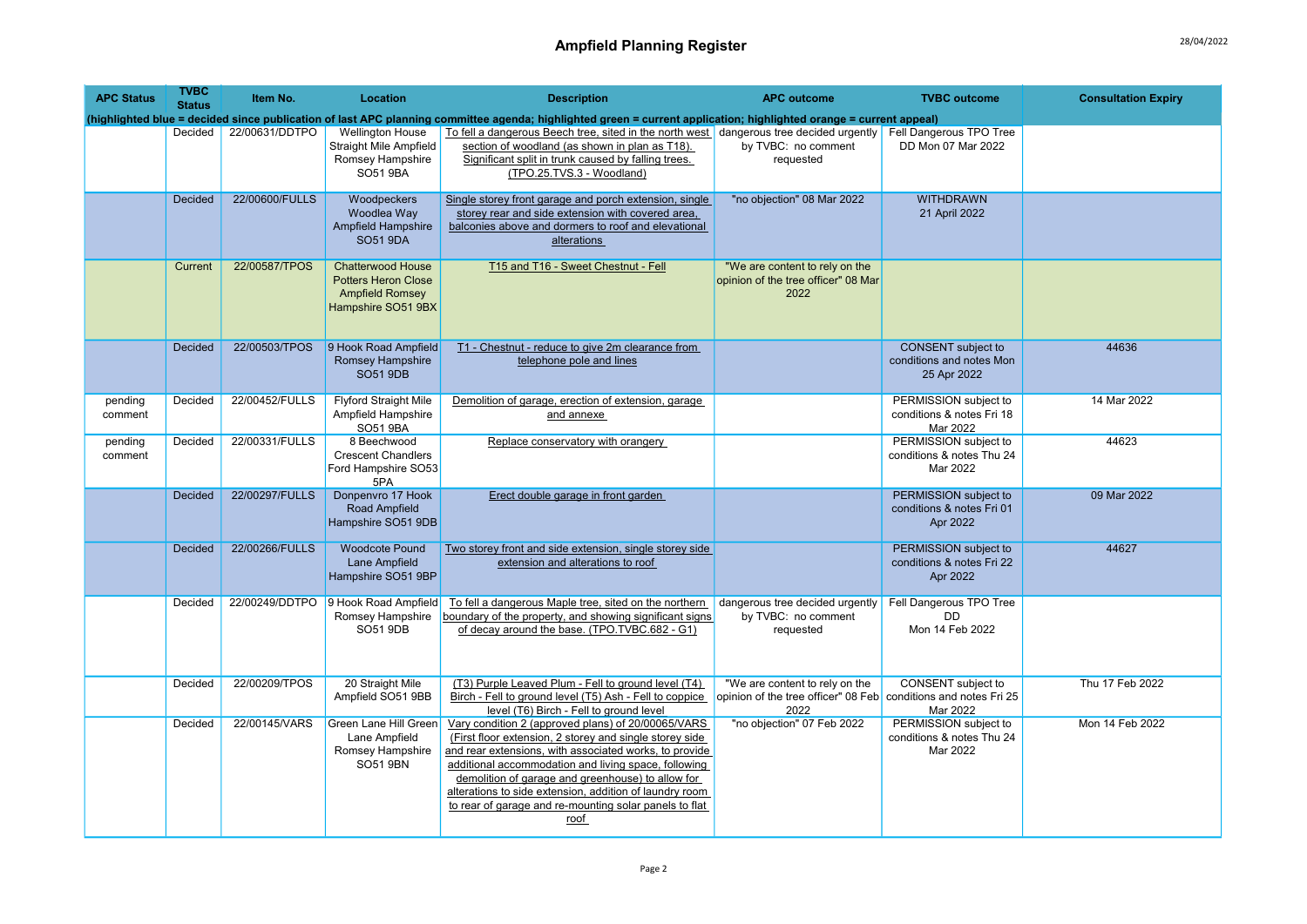## Ampfield Planning Register 28/04/2022

| <b>APC Status</b> | <b>TVBC</b><br><b>Status</b> | Item No.       | Location                                                                                                 | <b>Description</b>                                                                                                                                                                                                                   | <b>APC outcome</b>                                                             | <b>TVBC</b> outcome                                            | <b>Consultation Expiry</b> |
|-------------------|------------------------------|----------------|----------------------------------------------------------------------------------------------------------|--------------------------------------------------------------------------------------------------------------------------------------------------------------------------------------------------------------------------------------|--------------------------------------------------------------------------------|----------------------------------------------------------------|----------------------------|
|                   | Current                      | 22/00115/FULLS | <b>Land Adjacent Three</b><br><b>Trees Ampfield Hill</b><br><b>Ampfield Romsey</b><br>Hampshire SO51 9BD | Change of Use from Agricultural Land to a Single<br>Gypsy and Traveller Pitch consisting of a Static Mobile<br>Home, Dayroom, hardstanding for a Tourer, turning<br>area, 2 vehicle parking spaces and associated<br>ancillary works | "objection" with reasons, 07 Feb<br>2022                                       |                                                                | Mon 14 Feb 2022            |
|                   | Decided                      | 22/00111/TPOS  | Parkwood 31 Straight<br>Mile Ampfield SO51<br>9BB                                                        | Beech Trees (G3) - Reduce all by 2.5m                                                                                                                                                                                                | "We are content to rely on the<br>opinion of the tree officer" 17 Jan<br>2022  | CONSENT subject to<br>conditions and notes Mon<br>14 Mar 2022  |                            |
|                   | Decided                      | 22/00062/DDTPO | 20 Beechwood                                                                                             | To fell a dead Silver Birch tree which has split a third of                                                                                                                                                                          | n/a                                                                            |                                                                | Sat 15 Jan 2022            |
|                   |                              |                | <b>Crescent Chandlers</b><br>Ford Eastleigh<br>Hampshire SO53 5PA                                        | the way up, sited in the front garden, close to east<br>boundary. Broken tree is very close to overhead power<br>lines. (TPO.TVBC.692 - Group 6)                                                                                     |                                                                                |                                                                |                            |
|                   | Decided                      | 22/00059/TPOS  | Hazelwood Hook<br>Road Ampfield SO51<br>9BY                                                              | Tree works in accordance with Schedule                                                                                                                                                                                               | "We are content to rely on the<br>opinion of the tree officer" 17 Jan<br>2022  | CONSENT subject to conditions an                               | Tue 01 Feb 2022            |
|                   | Decided                      | 22/00048/TPOS  | Norbury Cottage Hook<br>Road Ampfield SO51<br>9BY                                                        | Tree works in accordance with Schedule                                                                                                                                                                                               | "We are content to rely on the<br>opinion of the tree officer" 17 Jan<br>2022  | CONSENT subject to conditions an                               | Mon 31 Jan 2022            |
|                   | Decided                      | 21/03751/FULLS | 28 Hocombe Wood<br>Road Chandlers Ford<br>SO53 5PP                                                       | two storey rear extension                                                                                                                                                                                                            | "No Objection" 17 Jan 2022                                                     | PERMISSION subject to conditions                               | Tue 25 Jan 2022            |
|                   | Decided                      | 21/03704/FULLS | 34 Baddesley Road<br>Chandlers Ford SO53<br>5NH                                                          | Retention of close board boundary fence                                                                                                                                                                                              | "No Objection" with comment. 17<br>Jan 2022                                    | PERMISSION subject to<br>conditions & notes Mon 24<br>Jan 2022 | Tue 18 Jan 2022            |
|                   | Decided                      | 21/03597/TREES | Chapel Wood<br>Winchester Road<br>Ampfield Romsey<br>Hampshire SO51 9BT                                  | Ongoing tree works as per management schedule                                                                                                                                                                                        | "Support" 13 Dec 2021                                                          | NO OBJECTION, Fri 21<br>Jan 2022                               | Sat 08 Jan 2022            |
|                   | Decided                      | 21/03586/TPOS  | <b>Woodlands Straight</b><br>Mile Ampfield Romsey<br>Hampshire SO51 9BA                                  | T1 - Mature Oak - Fell                                                                                                                                                                                                               | "We are content to rely on the<br>opinion of the tree officer." 13<br>Dec 2021 | CONSENT subject to<br>conditions and notes<br>Tue 08 Feb 2022  | Sat 08 Jan 2022            |
|                   | Decided                      | 21/03585/TPOS  | <b>Woodlands Straight</b><br>Mile Ampfield Romsey<br>Hampshire SO51 9BA                                  | T1 - Oak - Crown reduction by up to 2.5 metres                                                                                                                                                                                       | "We are content to rely on the<br>opinion of the tree officer." 13<br>Dec 2021 | WITHDRAWN Tue 08 Mar<br>2022                                   | Fri 07 Jan 2022            |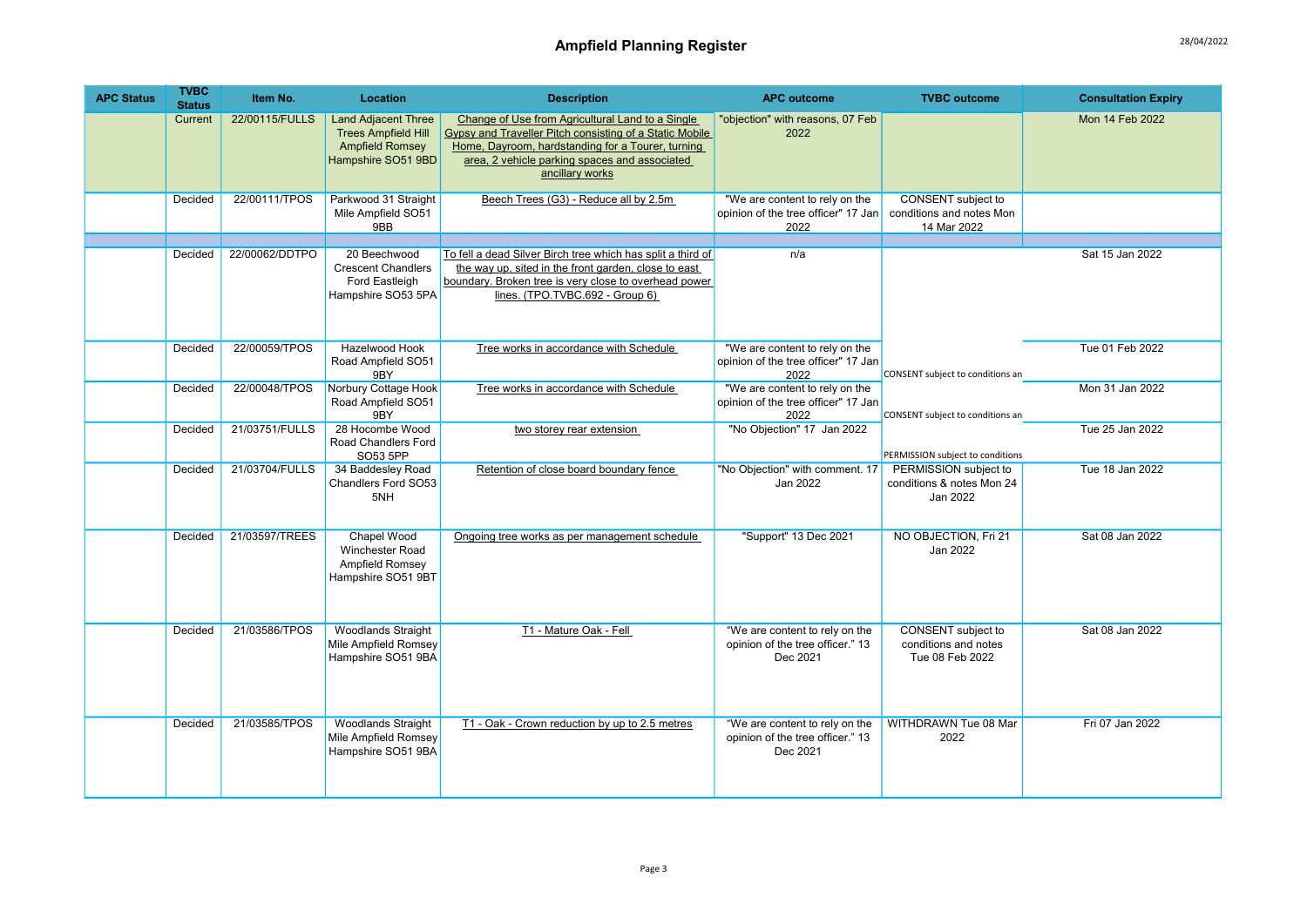## Ampfield Planning Register 28/04/2022

| <b>APC Status</b> | <b>TVBC</b><br><b>Status</b> | Item No.       | <b>Location</b>                                                                                                                    | <b>Description</b>                                                                                                                                                                                                                                                                                                                                                         | <b>APC outcome</b>                                                                                                                                                                               | <b>TVBC</b> outcome                                            | <b>Consultation Expiry</b>                                                                    |
|-------------------|------------------------------|----------------|------------------------------------------------------------------------------------------------------------------------------------|----------------------------------------------------------------------------------------------------------------------------------------------------------------------------------------------------------------------------------------------------------------------------------------------------------------------------------------------------------------------------|--------------------------------------------------------------------------------------------------------------------------------------------------------------------------------------------------|----------------------------------------------------------------|-----------------------------------------------------------------------------------------------|
|                   | Decided                      | 21/03538/LBWS  | Monks Barn Knapp<br>Lane Ampfield SO51<br>9 <sub>RT</sub>                                                                          | Alterations to a utility space to the rear of the existing<br>garage to include removal of the asbestos roof, new<br>plain clay tile roof and structure, existing single brick<br>walls to be insulated, new window, rooflight, door and<br>weatherboard cladding, new insulated floor to provide<br>a games room and mezzanine ancillary to the house<br>(Amended Scheme) | "No Objection" 13 Dec 2021                                                                                                                                                                       | CONSENT subject to<br>conditions and notes Thu<br>27 Jan 2022  | Mon 27 Dec 2021                                                                               |
|                   | Decided                      | 21/03532/FULLS | Sunnyside House<br>Ampfield Hill Ampfield<br>SO51 9BD                                                                              | Demolition of detached garage, erection of detached<br>annexe containing games room and gymnasium                                                                                                                                                                                                                                                                          | "No Objection" with comments 13<br>Dec 2021                                                                                                                                                      | PERMISSION subject to<br>conditions & notes Fri 28<br>Jan 2022 | Wed 05 Jan 2022                                                                               |
|                   | Decided                      | 21/03461/TPOS  | 3 Beechwood Close<br>Chandlers Ford SO53<br>5PB                                                                                    | (T1) Birch - Reduce all round by up to 2.5m (T2) Birch -<br>Fell                                                                                                                                                                                                                                                                                                           | "We are content to rely on the<br>opinion of the tree officer"<br>26/11/2021                                                                                                                     | <b>CONSENT</b> subject to<br>conditions and notes              |                                                                                               |
|                   | Current                      | 21/03440/TPOS  | Briarwood 318<br><b>Hursley Road</b><br>Chandler's Ford SO53<br>5PH                                                                | T1 - Birch - Fell                                                                                                                                                                                                                                                                                                                                                          | "We are content to rely on the<br>opinion of the tree officer. We<br>note that the applicant claims<br>ownership of the tree which<br>appears to be on land belonging<br>to No. 320" 13 Dec 2021 |                                                                | Wed 15 Dec 2021                                                                               |
|                   | Decided                      | 21/03430/FULLS | 28 Hocombe Wood<br>Road Chandlers Ford<br>SO53 5PP                                                                                 | First floor rear extension, small part two storey and<br>front replacement porch extension                                                                                                                                                                                                                                                                                 | "No Objection" 22 Nov 2021                                                                                                                                                                       | <b>WITHDRAWN</b><br>Mon 20 Dec 2021                            | First floor rear extension, small part two<br>storey and front replacement porch<br>extension |
|                   |                              | 21/00367/DDTPO | Abbey Wood 27<br><b>Straight Mile Ampfield</b><br>Romsey Hampshire<br>SO51 9BB                                                     | Removal of 3 dead trees - T11 (Rowan) T12 (Birch),<br>T30 (Rowan) (TPO.25.TVS.3)                                                                                                                                                                                                                                                                                           | n/a                                                                                                                                                                                              | Fell Dead TPO Woodland<br>DD Mon 08 Feb 2021                   |                                                                                               |
|                   | Decided                      | 21/03378/TPOS  | T1 and T2 - Lawson<br>Cypress - Fell, 28<br><b>Beechwood Crescent</b><br><b>Chandlers Ford</b><br>Eastleigh Hampshire<br>SO53 5PA. | T1 and T2 - Lawson Cypress - Fell                                                                                                                                                                                                                                                                                                                                          | "We are content to rely on the<br>opinion of the tree officer." 22<br>Nov 2021                                                                                                                   | CONSENT subject to<br>conditions and notes Mon<br>17 Jan 2022  | Thu 09 Dec 2021                                                                               |
|                   | Unknown                      | 21/03312/TREES | 169 Knapp Lane<br>Ampfield Romsey<br>Hampshire SO51 9BT                                                                            | T1 - Apple - Crown reduction to 3 metres height and 3<br>metres width T2 - Crateagus Monogyna - Crown<br>reduction to 4 metres height and 3 metres width,<br>remove ivy in main stem                                                                                                                                                                                       | "We are content to rely on the<br>opinion of the tree officer." 22<br>Nov 2021                                                                                                                   | Removed from TVBC<br>website.                                  |                                                                                               |
|                   | Decided                      | 21/03301/TREES | <b>Hillier Nurseries</b><br>Ampfield House<br>Winchester Road<br>Ampfield Romsey<br>Hampshire SO51 9BQ                             | Works to trees in accordance as described in<br>Application Form                                                                                                                                                                                                                                                                                                           | "We are content to rely on the<br>opinion of the tree officer." 22<br>Nov 2021                                                                                                                   | NO OBJECTION Tue 14<br>Dec 2021                                | 44532                                                                                         |
|                   | Decided                      | 21/03294/TPOS  | Fairfield House 8<br>Broadgate Farm Hook<br>Road Ampfield<br>Romsey SO51 9AU                                                       | As per submitted schedule                                                                                                                                                                                                                                                                                                                                                  | "Much of this extensive proposal<br>appears to be solely for cosmetic<br>reasons." 22 Nov 2021                                                                                                   | CONSENT subject to<br>conditions and notes<br>Thu 23 Dec 2021  | 44531                                                                                         |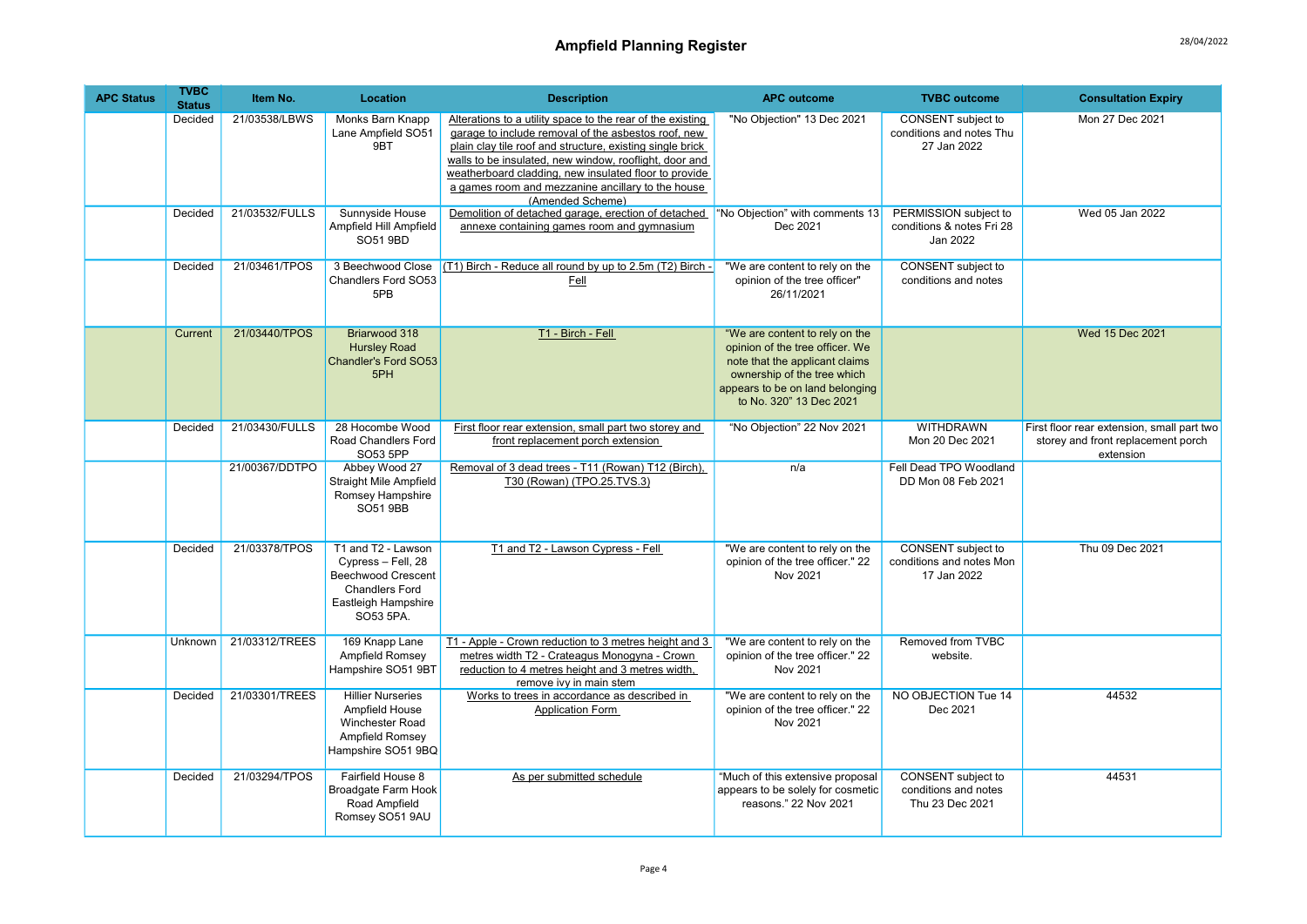| <b>APC Status</b> | <b>TVBC</b><br><b>Status</b> | Item No.       | Location                                                                                                             | <b>Description</b>                                                                                                                                                                                                                                                                                                                                                         | <b>APC outcome</b>                                                             | <b>TVBC</b> outcome                                                                                         | <b>Consultation Expiry</b>   |
|-------------------|------------------------------|----------------|----------------------------------------------------------------------------------------------------------------------|----------------------------------------------------------------------------------------------------------------------------------------------------------------------------------------------------------------------------------------------------------------------------------------------------------------------------------------------------------------------------|--------------------------------------------------------------------------------|-------------------------------------------------------------------------------------------------------------|------------------------------|
|                   | Decided                      | 21/03271/LBWS  | Kingfisher House<br>Knapp Lane Ampfield<br>SO51 9BT                                                                  | In-fill internal wall with double doors and side panels                                                                                                                                                                                                                                                                                                                    | "No Objection" 25 Oct 2021                                                     | CONSENT subject to<br>conditions and notes<br>Fri 07 Jan 2022                                               | tbc                          |
|                   | Decided                      | 21/03245/TREES | Forty Winks 169<br>Knapp Lane Ampfield<br>Romsey Hampshire<br><b>SO51 9BT</b>                                        | T1 - Apple - Reduce crown to height of 3m above<br>ground level with width of no less than 3m, T2 -<br>Reduce crown to height of 4m above ground level with<br>width of no less then 3m                                                                                                                                                                                    | "We are content to rely on the<br>opinion of the tree officer." 22<br>Nov 2021 | NO OBJECTION refer to<br>informatives. Mon 06 Dec<br>2021                                                   | 44525                        |
|                   | Decided                      | 21/03212/LBWS  | Monks Barn Knapp<br>Lane Ampfield SO51<br>9BT                                                                        | Alterations to a utility space to the rear of the existing<br>garage to include removal of the asbestos roof, new<br>plain clay tile roof and structure, existing single brick<br>walls to be insulated, new window, rooflight, door and<br>weatherboard cladding, new insulated floor to provide<br>a games room and mezzanine ancillary to the house<br>(Amended Scheme) | "No Objection" 25 Oct 2021                                                     | Comment made under ref<br>21/03031/LBWS: TVBC<br>have transferred the<br>documents to the new<br>reference. | tbc                          |
|                   | Decided                      | 21/03047/PDQS  | Pococks Roses<br>Jermyns Lane<br>Ampfield Romsey<br>Hampshire SO51 0QA                                               | Application to determine if prior approval is required for "Objection" with reasons. 25 Oct<br>proposed change of use of agricultural building to 2<br>dwellinghouses (Class C3), and for building operations<br>reasonably necessary for the conversion                                                                                                                   | 2021                                                                           | <b>Prior Approval Required</b><br>and Granted<br>Thu 09 Dec 2021                                            | tbc                          |
|                   | Decided                      | 21/03043/CLAS  | 21 Broadgate Farm<br><b>Hook Road Ampfield</b><br>Romsey Hampshire<br><b>SO51 9AU</b>                                | Confirmation of compliance with conditions under<br>15/03170/FULLS and 14/01145/OUTS                                                                                                                                                                                                                                                                                       | No comment issued: APC was<br>not a consultee                                  | "RESPONSE ISSUED" Tue<br>26 Oct 2021                                                                        | n/a                          |
|                   | Decided                      | 21/03042/FULL  | Sunnyside House<br>Ampfield Hill Ampfield<br>SO51 9BD                                                                | Erection of a two story extension to the rear, single<br>storey extension to side, reconfiguration of roof space<br>to create two bedrooms, erection of annexe building to<br>replace double garage                                                                                                                                                                        | "Objection" with reasons. 25 Oct WITHDRAWN. Mon 22 Nov<br>2021                 | 2021                                                                                                        | comments by 19 November 2021 |
|                   | Decided                      | 21/03036/FULLS | Keepers Cottage<br>Jermyns Lane<br>Ampfield SO51 0QA                                                                 | Erection of open sided front porch and installation of bi-<br>parting doors to rear                                                                                                                                                                                                                                                                                        | "No Objection" 25 Oct 2021                                                     | PERMISSION subject to<br>conditions & notes. Thu 25<br>Nov 2021                                             | tbc                          |
|                   | Current                      | 21/02965/OUTS  | Land To The Rear Of<br><b>The Paddocks</b><br><b>Winchester Road</b><br><b>Ampfield Romsey</b><br>Hampshire SO51 9BG | Outline application for detached dwelling and garage<br>with all matters reserved                                                                                                                                                                                                                                                                                          | "Objection" with reasons. 25 Oct<br>2021                                       |                                                                                                             | Wed 03 Nov 2021              |
|                   | Decided                      | 21/02914/TPOS  | 28 Beechwood<br><b>Crescent Chandlers</b><br>Ford Eastleigh<br>Hampshire SO53 5PA                                    | T1 - Pine (5ft Stump) - Fell, T2 - Yew - Fell                                                                                                                                                                                                                                                                                                                              | "We are content to rely on the<br>opinion of the tree officer." 08<br>Oct 2021 | CONSENT subject to<br>conditions and notes. Tue<br>16 Nov 2021                                              | tbc                          |
|                   | Decided                      | 21/02891/DDTPO | Bentley 21 Straight<br>Mile Ampfield Romsey<br>Hampshire SO51 9BB                                                    | To fell a dangerous Cherry tree which is losing limbs,<br>sited in the front garden of the property, among a<br>hedge and other trees. (TPO.25.TVS.3 - Woodland)                                                                                                                                                                                                           | dangerous tree decided urgently<br>by TVBC: no comment<br>requested            | Fell Dead TPO Tree DD<br>Mon 11 Oct 2021                                                                    |                              |
|                   | Decided                      | 21/02889/FULLS | Linden Cottage Green<br>Pond Lane Ampfield<br>SO51 9BR                                                               | Demolition of 2 bungalows and erection of 2 dwellings                                                                                                                                                                                                                                                                                                                      | "Objection" with reasons. 25 Oct<br>2021                                       | PERMISSION subject to<br>conditions & notes<br>Thu 16 Dec 2021                                              | Tue 02 Nov 2021              |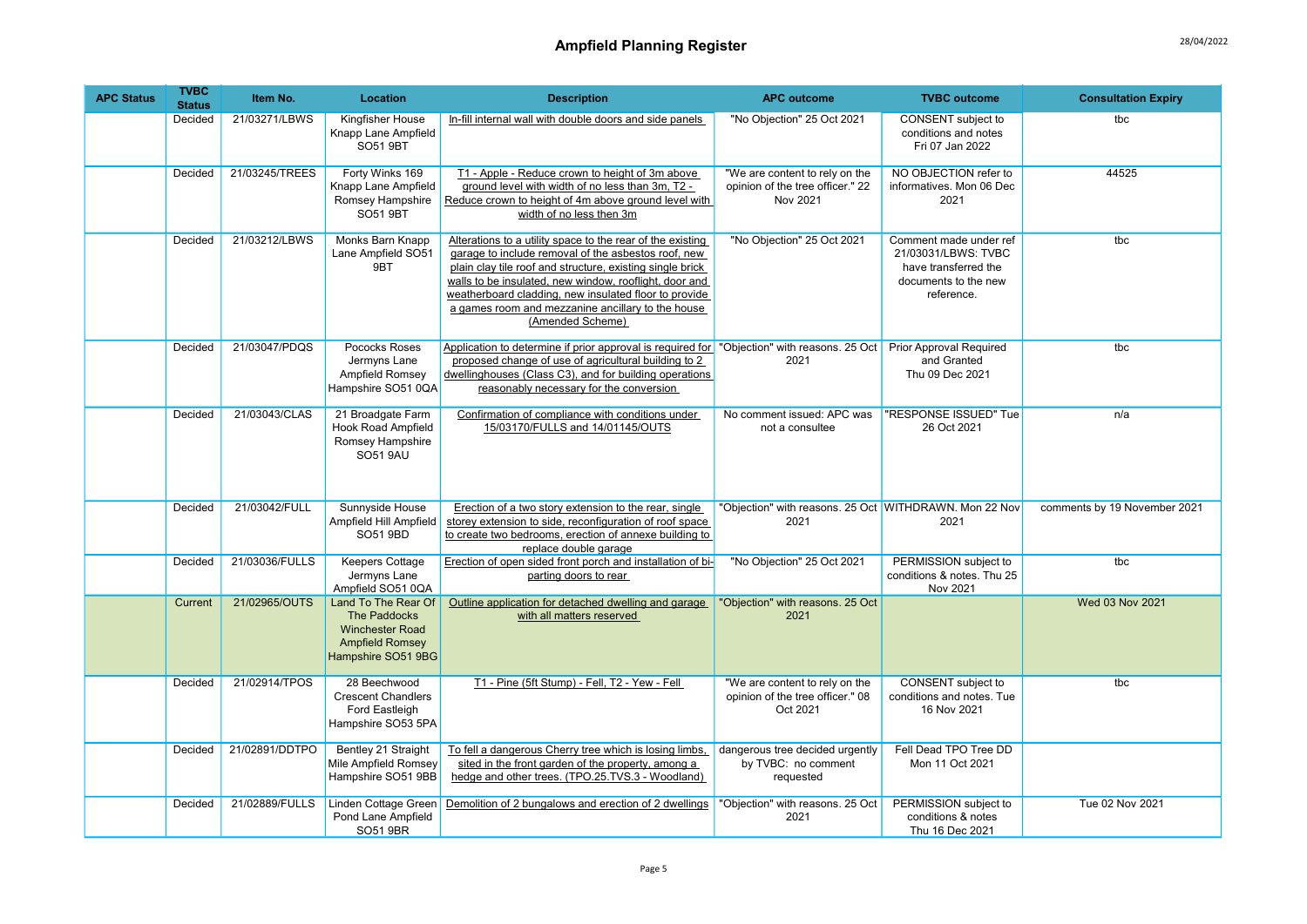| <b>APC Status</b> | <b>TVBC</b><br><b>Status</b> | Item No.       | <b>Location</b>                                                                                                                                     | <b>Description</b>                                                                                                                                                                                                                                                                                                                            | <b>APC outcome</b>                                                             | <b>TVBC</b> outcome                                                  | <b>Consultation Expiry</b>                                   |
|-------------------|------------------------------|----------------|-----------------------------------------------------------------------------------------------------------------------------------------------------|-----------------------------------------------------------------------------------------------------------------------------------------------------------------------------------------------------------------------------------------------------------------------------------------------------------------------------------------------|--------------------------------------------------------------------------------|----------------------------------------------------------------------|--------------------------------------------------------------|
|                   | Current                      | 21/02697/RESS  | <b>Former North Hill</b><br><b>Sawmill Yard</b><br><b>Baddesley Road</b><br><b>Flexford North</b><br>Baddesley<br>Southampton<br>Hampshire SO52 9BH | Approval of details for appearance, landscaping, and<br>layout of a care village pursuant to outline planning<br>permission 17/01615/OUTS                                                                                                                                                                                                     | "Objection", with reasons 08 Oct<br>2021                                       |                                                                      | Thu 07 Oct 2021                                              |
|                   | Decided                      | 21/02683/FULLS | <b>Tudor Wood Lower</b><br>Farm Lane Ampfield<br>SO51 9BP                                                                                           | Single storey rear extension with balcony above                                                                                                                                                                                                                                                                                               | "No Objection"                                                                 | PERMISSION subject to<br>conditions & notes<br>Mon 01 Nov 2021       | Wed 06 Oct 2021 (later comment from<br>APC will be accepted) |
|                   | <b>Decided</b>               | 21/02555/FULLS | <b>Former North Hill</b><br>Sawmill Yard<br><b>Baddesley Road</b><br><b>Flexford North</b><br>Baddesley<br>Southampton<br>Hampshire SO52 9BH        | Change of use of the land to accommodate the<br>erection of a marketing suite in connection with the<br>redevelopment of the site to provide a care village<br>under permission ref. 17/01615/OUTS, including<br>associated vehicular access, parking and landscaping,<br>for a temporary period of 3 years from the date of<br>determination | "No objection" with comment 06<br>Sept 2021                                    | <b>TEMPORARY</b><br>PERMISSION subject to c<br>and n Thu 10 Mar 2022 |                                                              |
|                   | Decided                      | 21/02431/TREES | Knapp Hill Cottage<br>170 Knapp Lane<br>Ampfield Romsey<br>Hampshire SO51 9BT                                                                       | T1 - Copper Beech - Reduce height and diameter of<br>canopy by up to 3 metres                                                                                                                                                                                                                                                                 | "We are content to rely on the<br>opinion of the tree officer" 06<br>Sept 2021 | NO OBJECTION Fri 24<br>Sep 2021                                      | Wed 08 Sep 2021                                              |
|                   | Decided                      | 21/02429/FULLS | <b>Grosvenor House</b><br>Ampfield Hill Ampfield<br>SO51 9BD                                                                                        | Two storey rear extension and single storey rear<br>extension with balcony above (Amended scheme) and<br>erection of 2 bay oak framed detached garage                                                                                                                                                                                         | "No objection" 06 Sept 2021                                                    | PERMISSION subject to<br>conditions & notes Mon 04<br>Oct 2021       | Wed 08 Sep 2021                                              |
|                   | Decided                      | 21/02416/TPOS  | The Taj 2 Hook<br><b>Crescent Ampfield</b><br>SO51 9DE                                                                                              | T1 - Oak: Crown lift to 6m and reduce by 3.5m T2 -<br>Oak: Reduce by 3.5m in height and spread TG3 -<br>Silver birch group x 2: fell                                                                                                                                                                                                          | "We are content to rely on the<br>opinion of the tree officer" 06<br>Sept 2021 | <b>CONSENT</b> subject to<br>conditions and notes Mon<br>18 Oct 2021 | Mon 06 Sep 2021                                              |
|                   | Decided                      | 21/02397/FULLS | 36 Beechwood Close<br>Chandlers Ford SO53<br>5PB                                                                                                    | Erection of garden room                                                                                                                                                                                                                                                                                                                       | "No objection" 06 Sept 2021                                                    | PERMISSION subject to<br>conditions & notes Mon 04<br>Oct 2021       | Thu 02 Sep 2021 (later comment from<br>APC will be accepted) |
|                   | Decided                      | 21/02341/LBWS  | Kingfisher House<br>Knapp Lane Ampfield<br><b>SO51 9BT</b>                                                                                          | Remove chimney, create door on front elevation, install<br>electric vehicle charging point, and air source heat<br>pump with fencing, and minor alterations to layout of<br>previously approved internal walls                                                                                                                                | "No objection" 06 Sept 2021                                                    | CONSENT subject to<br>conditions and notes Mon<br>11 Oct 2021        | Fri 10 Sep 2021                                              |
|                   | Decided                      | 21/02340/FULLS | Kingfisher House<br>Knapp Lane Ampfield<br>SO51 9BT                                                                                                 | Remove chimney, create door on front elevation, install<br>electric vehicle charging point, and air source heat<br>pump with fencing, and minor alterations to layout of<br>previously approved internal walls                                                                                                                                | "No objection" 06 Sept 2021                                                    | PERMISSION subject to<br>conditions & notes Mon 11<br>Oct 2021       | Fri 10 Sep 2021                                              |
|                   | Decided                      | 21/02275/TPOS  | <b>Woodlands Straight</b><br>Mile Ampfield Romsey<br>Hampshire SO51 9BA                                                                             | T1 - Woodland Beech - Fell                                                                                                                                                                                                                                                                                                                    | "We are content to rely on the<br>opinion of the tree officer" 06<br>Sept 2021 | <b>CONSENT</b> subject to<br>conditions and notes Fri 24<br>Sep 2021 | Mon 23 Aug 2021                                              |
|                   | Decided                      | 21/02258/TPOS  | Oakwood House, 24<br>Straight Mile,<br>Ampfield, AMPFIELD                                                                                           | G1- conifers- reduce height to level with ridge line of<br>property T2 and T3- conifers- Reduce height down to<br>5m and trim to maintain as hedge                                                                                                                                                                                            | "We are content to rely on the<br>opinion of the tree officer" 02<br>Aug 2021  | CONSENT subject to<br>conditions and notes Fri 24<br>Sep 2021        |                                                              |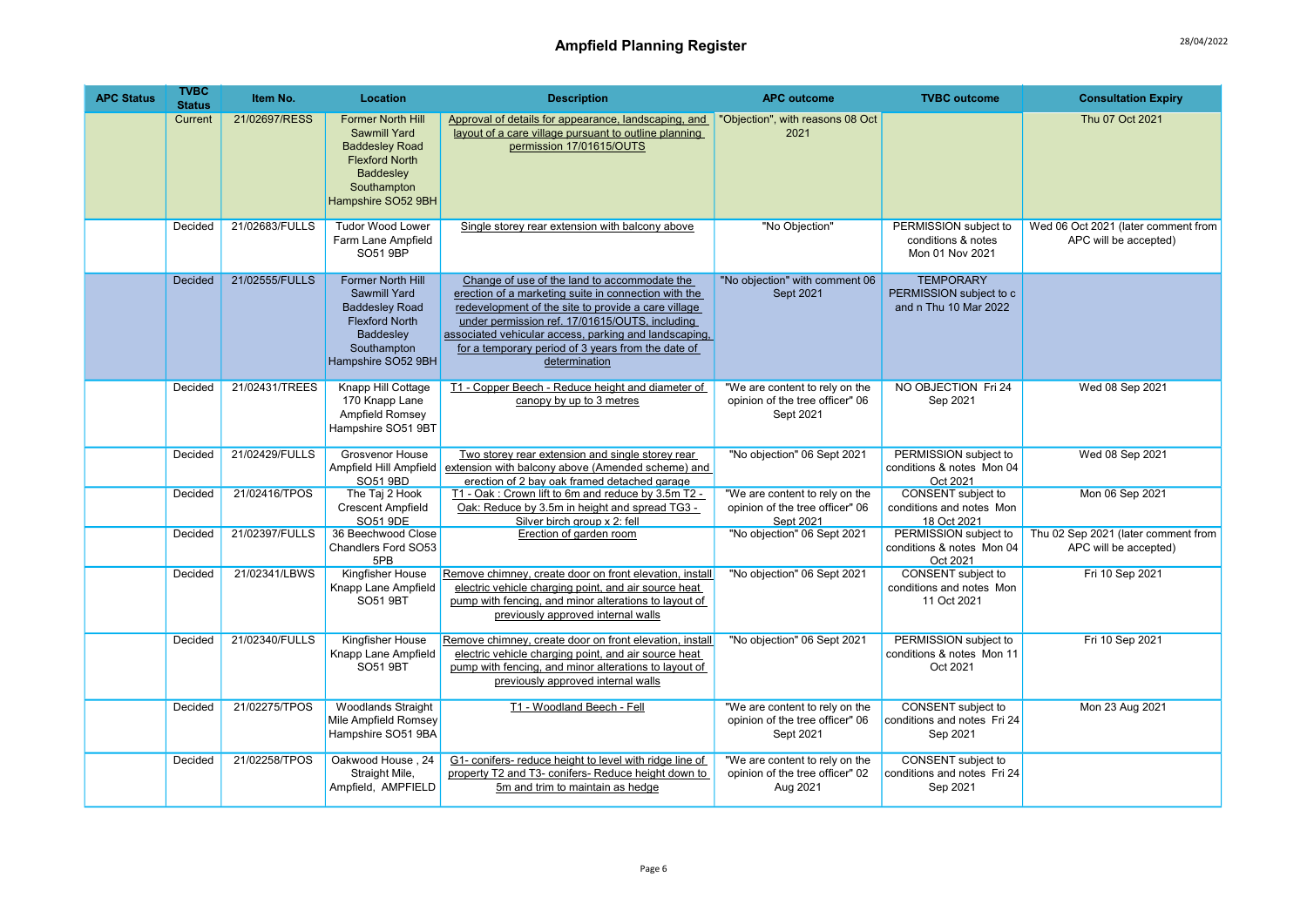| <b>APC Status</b> | <b>TVBC</b><br><b>Status</b> | Item No.       | Location                                                                                                               | <b>Description</b>                                                                                                                                                                                                                                                                                                                                                                                                                                                              | <b>APC outcome</b>                            | <b>TVBC</b> outcome                                             | <b>Consultation Expiry</b>                                        |
|-------------------|------------------------------|----------------|------------------------------------------------------------------------------------------------------------------------|---------------------------------------------------------------------------------------------------------------------------------------------------------------------------------------------------------------------------------------------------------------------------------------------------------------------------------------------------------------------------------------------------------------------------------------------------------------------------------|-----------------------------------------------|-----------------------------------------------------------------|-------------------------------------------------------------------|
|                   | Decided                      | 21/02197/CLES  | <b>Barnaby Chiari</b><br>Antiquarian Books Ltd<br>The Barn The Old<br>Farmhouse Ampfield<br>Hill Ampfield, SO51<br>9BD | Certificate of lawful existing use for office use within<br>Class E (Formerly Class B1(a)                                                                                                                                                                                                                                                                                                                                                                                       | "No Objection" 02 Aug 2021                    | <b>ISSUE CERTIFICATE Thu</b><br>16 Sep 2021                     |                                                                   |
|                   | Decided                      | 21/02193/DDTPO | 31 Hocombe Wood<br>Road Chandlers Ford<br>Eastleigh Hampshire<br><b>SO53 5PN</b>                                       | To fell a dead Silver Birch tree sited in the rear garden<br>adjacent to the left hand fence (TPO.TVBC.0687)                                                                                                                                                                                                                                                                                                                                                                    | n/a                                           | Fell Dead TPO Tree DD<br>Tue 27 Jul 2021                        | Tue 27 Jul 2021                                                   |
|                   | Decided                      | 21/02126/FULLS | 4 The Stables<br>Ampfield Hill Ampfield<br>Romsey Hampshire<br>SO51 9BD                                                | Construction of car port                                                                                                                                                                                                                                                                                                                                                                                                                                                        | "No Objection" 02 Aug 2021                    | PERMISSION subject to<br>conditions & notes Mon 06<br>Sep 2021  | Mon 09 Aug 2021                                                   |
|                   | Decided                      | 21/02076/FULLS | Monks Barn Knapp<br>Lane Ampfield SO51<br>9BT                                                                          | Relocate an oil tank and provision of new external oil-<br>fired boiler                                                                                                                                                                                                                                                                                                                                                                                                         | "No Objection" 02 Aug 2021                    | PERMISSION subject to<br>conditions & notes Thu 14<br>Oct 2021  |                                                                   |
|                   | Decided                      | 21/02072/FULLS | 30 Baddesley Road<br>Chandlers Ford SO53<br>5NG                                                                        | Detached garage and entrance porch                                                                                                                                                                                                                                                                                                                                                                                                                                              | "No Objection" 02 Aug 2021                    | PERMISSION subject to<br>conditions & notes Mon 06<br>Sep 2021  | Mon 02 Aug 2021 (TVBC have agreed<br>to receive comment on 3 Aug) |
|                   | Decided                      | 21/02054/FULLS | 5 Green Pond Lane<br>Ampfield Romsey<br>Hampshire SO51 9BS                                                             | Single storey rear extension                                                                                                                                                                                                                                                                                                                                                                                                                                                    | "No Objection" 02 Aug 2021                    | PERMISSION subject to<br>conditions & notes Wed 01<br>Sep 2021  | 44414                                                             |
|                   | Decided                      | 21/02036/FULLS | 36 Hocombe Wood<br>Road Chandlers Ford<br>SO53 5PP                                                                     | Two storey side extension including removal of the<br>existing conservatory                                                                                                                                                                                                                                                                                                                                                                                                     | "No objection" 02 Aug 2021                    | PERMISSION subject to<br>conditions & notes. Wed 25<br>Aug 2021 | Wed 04 Aug 2021                                                   |
|                   | Decided                      | 21/01995/FULLS | 1 The Stables<br>Ampfield Hill Ampfield<br>SO51 9BD                                                                    | Erect detached car port (Part Retrospective)                                                                                                                                                                                                                                                                                                                                                                                                                                    | "No objection" with comment 02<br>August 2021 | PERMISSION subject to<br>conditions & notes Tue 31<br>Aug 2021  | Fri 30 Jul 2021 (TVBC have agreed to<br>receive comment on 3 Aug) |
|                   | Decided                      | 21/01956/VARS  | Kingfisher House<br>Knapp Lane SO51<br>9BT                                                                             | Vary condition 2 (Approved plans) of 20/02312/VARS<br>(Erection of single-storey rear extension to provide<br>extended living accommodation; change roof type of<br>existing single-storey rear extension to match<br>proposed extension and provision of vaulted roof over<br>proposed Kitchen/Dining Room) (Amended scheme)<br>by replacing approved elevations and floor plans,<br>BS01 SK04 (revision R) with amended elevations and<br>floor plans, BS01 SK04 (revision W) | "No objection" 05 July 2021                   | REFUSE. Tue 24 Aug<br>2021                                      | Thu 22 Jul 2021                                                   |
|                   | Decided                      | 21/01968/DDTPO | <b>Tall Chimneys 10</b><br><b>Baddesley Road</b><br><b>Chandlers Ford</b><br>Eastleigh Hampshire<br><b>SO53 5NG</b>    | To fell a dangerous Beech tree sited at the front<br>access to the property, alongside a road and close to<br>overhanging cables. (TPO.TVBC.0694)                                                                                                                                                                                                                                                                                                                               | n/a                                           | Fell Dangerous TPO Tree<br>DD Wed 30 Jun 2021                   | Sun 04 Jul 2021                                                   |
|                   | Decided                      | 21/01946/FULLS | Woodlands Woodlea<br>Way Ampfield SO51<br>9BZ.                                                                         | Two Storey side extension                                                                                                                                                                                                                                                                                                                                                                                                                                                       | No objection 05 July 2021                     | PERMISSION subject to<br>conditions & notes Thu 12<br>Aug 2021  | Fri 23 Jul 2021                                                   |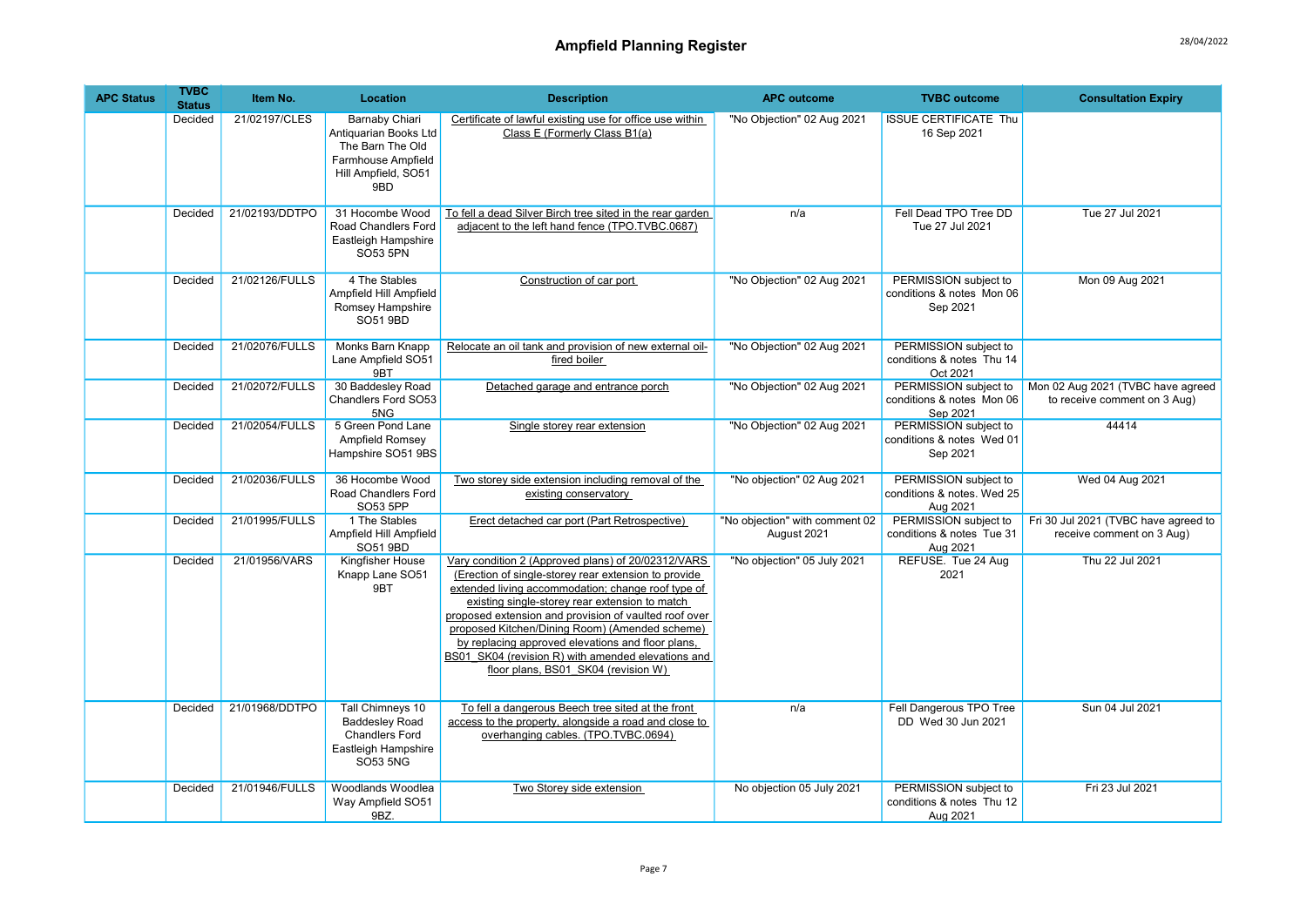| <b>APC Status</b> | <b>TVBC</b><br><b>Status</b> | Item No.       | <b>Location</b>                                                                       | <b>Description</b>                                                                                                                                                                                                                                                 | <b>APC outcome</b>                                                                     | <b>TVBC</b> outcome                                                  | <b>Consultation Expiry</b> |
|-------------------|------------------------------|----------------|---------------------------------------------------------------------------------------|--------------------------------------------------------------------------------------------------------------------------------------------------------------------------------------------------------------------------------------------------------------------|----------------------------------------------------------------------------------------|----------------------------------------------------------------------|----------------------------|
|                   | Decided                      | 21/01918/DDTPO | Bentley 21 Straight<br>Mile Ampfield Romsey<br>Hampshire SO51 9BB                     | To fell a dangerous Ash tree sited in the back right of<br>the rear garden. (TPO.25.TVS.3 - woodland)                                                                                                                                                              | n/a                                                                                    | Fell Dead TPO Woodland<br>DD Mon 28 Jun 2021                         |                            |
|                   | Decided                      | 21/01903/DDTPO | Bentley 21 Straight<br>Mile Ampfield Romsey<br>Hampshire SO51 9BB                     | To fell 3 dead Birch trees and 1 dead Hazel tree, sited<br>behind an outbuilding towards the rear of the property,<br>on the left hand side. (TPO.25.TVS.3 - woodland)                                                                                             | n/a                                                                                    | Fell Dead TPO Woodland<br>DD Thu 24 Jun 2021                         |                            |
|                   | Decided                      | 21/01840/FULLS | Forty Winks 169<br>Knapp Lane Ampfield<br><b>SO51 9BT</b>                             | Replacing open, flat roofed lean-to with enclosed,<br>pitched roof shed incorporating wc                                                                                                                                                                           | "No objection" 05 July 2021                                                            | PERMISSION subject to<br>conditions & notes Wed 28<br>Jul 2021       | Tue 13 Jul 2021            |
|                   | Decided                      | 21/01788/FULLS | 308 Hursley Road<br><b>Chandlers Ford</b><br>Eastleigh Hampshire<br>SO53 5PF          | Revised carport design from approved plans on<br>application 14/00805/FULLS                                                                                                                                                                                        | No objection 05 July 2021                                                              | PERMISSION subject to<br>conditions & notes, Wed<br>28 Jul 2021      | Thu 08 Jul 2021            |
|                   | Decided                      | 21/01783/FULLS | 41 Hook Road<br>Ampfield SO51 9DB                                                     | Two storey rear extension and addition of first floor to<br>existing bungalow to form re-configured living<br>accommodation with two additional bedrooms including<br>construction of replacement outbuilding                                                      | No objection 05 July 2021                                                              | PERMISSION subject to<br>conditions & notes Wed 15<br>Sep 2021       | Thu 08 Jul 2021            |
|                   | Decided                      | 21/01780/VARS  | Amberwood Jermyns<br>Lane Ampfield<br>Romsey Hampshire<br>SO51 0QA                    | Vary Condition 3 of 20/02969/FULLS (Single storey<br>front and rear extensions to provide extended living<br>accommodation) to use a different external material for<br>the rear extension, vertical timber cladding to the rear<br>extension instead of brickwork | No objection 05 July 2021                                                              | PERMISSION subject to<br>conditions & notes Thu 05<br>Aug 2021       | Mon 05 Jul 2021            |
|                   | Decided                      | 21/01774/TPOS  | 36 Straight Mile<br>Ampfield SO51 9BB                                                 | T1 Beech - Fell                                                                                                                                                                                                                                                    | "We are content to rely on the<br>opinion of the tree officer. "05<br><b>July 2021</b> | <b>CONSENT</b> subject to<br>conditions and notes Mon<br>09 Aug 2021 | Mon 05 Jul 2021            |
|                   | Decided                      | 21/01667/DDTPO | 11 Hook Road<br>Ampfield Romsey<br>Hampshire SO51 9DB                                 | To fell a dead Silver Birch tree sited to the right hand<br>side of the rear garden, close to the fenceline and<br>adjacent property. (TPO.TVBC.682)                                                                                                               | n/a                                                                                    | Fell Dead TPO Tree DD Fri<br>04 Jun 2021                             |                            |
|                   | Decided                      | 21/01613/FULLS | <b>Woodcote Pound</b><br>Lane Ampfield<br>Romsey Hampshire<br>SO51 9BP                | Extensions and adaptations to re-configure and extend "Objection" (with reasons) 07 Jun<br>the existing ground floor/living accommodation and<br>provide additional bedrooms                                                                                       | 2021                                                                                   | PERMISSION subject to<br>conditions & notes Thu 14<br>Oct 2021       | tbc                        |
|                   | Decided                      | 21/01482/FULLS | Abbey Wood 27<br><b>Straight Mile Ampfield</b><br>Romsey Hampshire<br><b>SO51 9BB</b> | Erection of two storey porch/entrance hall, two storey<br>rear extension, single storey rear extension with<br>balcony over and replacement dormer                                                                                                                 | "No Objection" 07 Jun 2021                                                             | PERMISSION subject to<br>conditions & notes Mon 16<br>Aug 2021       | Wed 09 Jun 2021            |
|                   | Decided                      | 21/01470/CLES  | Redburn Farm Green<br>Pond Lane Ampfield<br>SO51 9BR                                  | Application for certificate of lawfulness for existing use "Objection" (with reasons) 07 Jun WITHDRAWN Mon 23 Aug<br>of land as domestic garden                                                                                                                    | 2021                                                                                   | 2021                                                                 | Mon 07 Jun 2021            |
|                   | Decided                      | 21/01395/DDTPO | <b>Treems Straight Mile</b><br>Ampfield Romsey<br>Hampshire SO51 9BA                  | To fell a previously damaged Birch tree which is<br>leaning dangerously over the garage, towards the main<br>property. (TPO.25.TVS.3)                                                                                                                              | n/a                                                                                    | Fell Dangerous TPO<br>Woodland DD Tue 11 May<br>2021                 |                            |
|                   | Decided                      | 21/01406/TPOS  | 6 Hook Water Road<br>Chandlers Ford SO53<br>5PR                                       | T1 - Silver Birch - Fell T2 - Sitka Spruce - Fell                                                                                                                                                                                                                  | "We are content to rely on the<br>opinion of the tree officer" 12<br>May 2021          | PART CONSENT/PART<br>REFUSAL Tue 06 Jul 2021                         | 03/06/2021                 |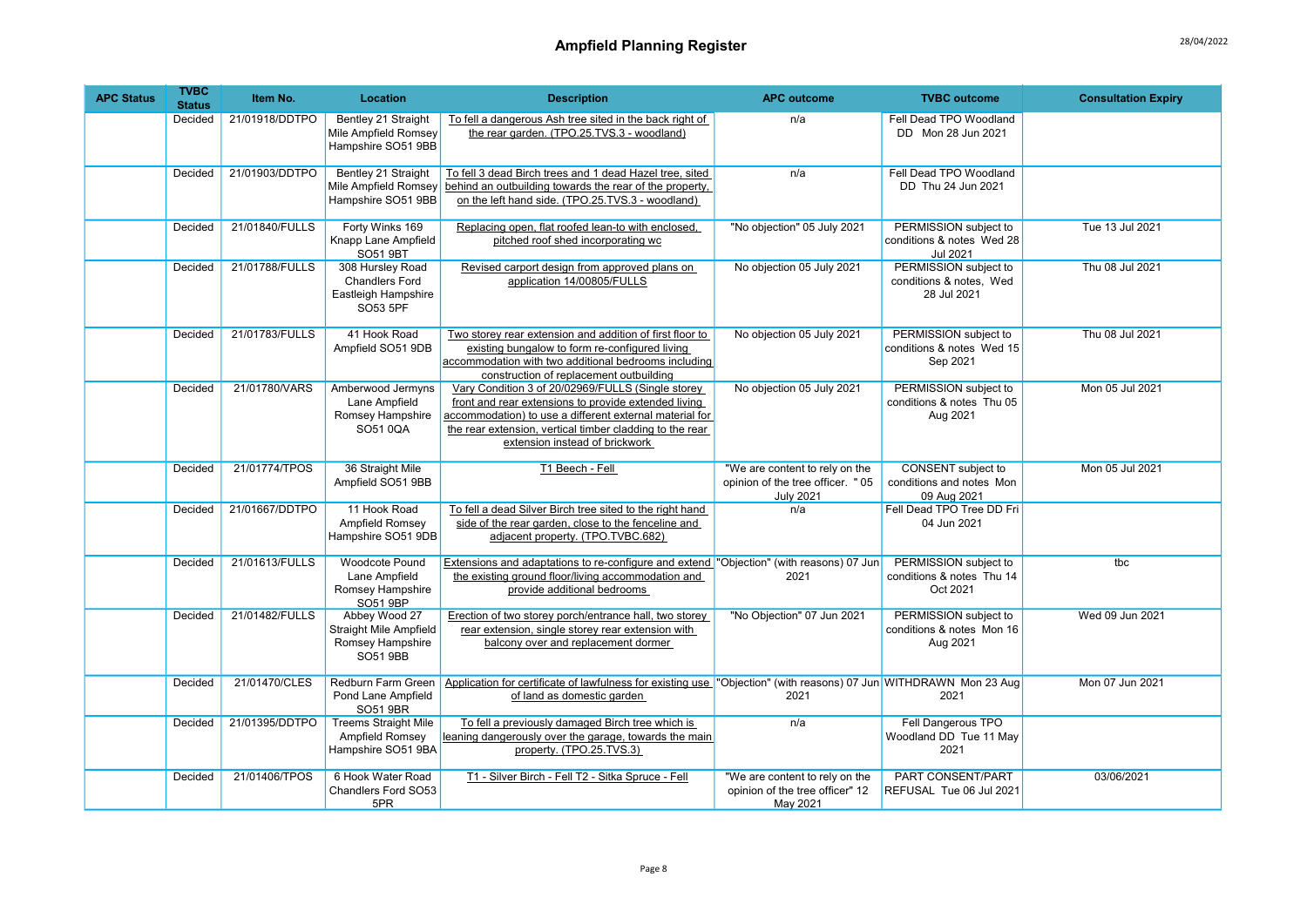| <b>APC Status</b> | <b>TVBC</b><br><b>Status</b> | Item No.       | Location                                                                        | <b>Description</b>                                                                                                                                                    | <b>APC outcome</b>                                                                                                                                                                                                                           | <b>TVBC</b> outcome                                             | <b>Consultation Expiry</b>                                     |               |
|-------------------|------------------------------|----------------|---------------------------------------------------------------------------------|-----------------------------------------------------------------------------------------------------------------------------------------------------------------------|----------------------------------------------------------------------------------------------------------------------------------------------------------------------------------------------------------------------------------------------|-----------------------------------------------------------------|----------------------------------------------------------------|---------------|
|                   | Decided                      | 21/01392/TPOS  | 28 Beechwood Close<br>Chandlers Ford SO53<br>5PB                                | Ash Tree (T1) - Reduce Ash tree limbs over extending<br>out of Conifer on both sides                                                                                  | "We are content to rely on the<br>opinion of the tree officer"12 May<br>2021                                                                                                                                                                 | CONSENT subject to<br>conditions and notes Tue<br>06 Jul 2021   | 03/06/2021                                                     |               |
|                   | Decided                      | 21/01282/FULLS | <b>Bracken Lodge</b><br>Winchester Road<br>Ampfield SO51 9BU                    | Two storey extension                                                                                                                                                  | Comment: "no objection" 12 May<br>2021                                                                                                                                                                                                       | PERMISSION subject to<br>conditions & notes Fri 25<br>Jun 2021  | Thu 20 May 2021                                                |               |
|                   | Decided                      | 21/01230/PDQS  | Pococks Roses<br>Jermyns Lane<br>Ampfield Romsey<br>Hampshire SO51 0QA          | Change of use of agricultural buildings to 2<br>dwellinghouses (Class C3), and for building operations<br>reasonably necessary for the conversion                     | Comment: "We are commenting<br>within the constraints of the<br>application, which does not<br>enable us to comment on the<br>feasibility of converting the<br>existing buildings given their<br>construction and condition." 12<br>May 2021 | <b>WITHDRAWN</b>                                                | Wed 19 May 2021                                                |               |
|                   | Decided                      | 21/01183/FULLS | The Oaks 19 Straight<br>Mile Ampfield SO51<br>9BB                               | Construction of car port with store over                                                                                                                              | Comment: "no objection" 26 Apr<br>2021                                                                                                                                                                                                       | PERMISSION subject to<br>conditions & notes Mon 07<br>Jun 2021  | Thu 13 May 2021                                                |               |
|                   | Decided                      | 21/01172/FULLS | 324 Hursley Road<br>Chandler's Ford SO53<br>5PH                                 | Two storey side extensions, single storey rear<br>extension and new porch                                                                                             | Comment: "no objection" 26 Apr<br>2021                                                                                                                                                                                                       | <b>WITHDRAWN</b>                                                | Sun 16 May 2021                                                |               |
|                   | Decided                      | 21/01168/DDCA  | Churchfield House<br>Knapp Lane Ampfield<br>Romsey Hampshire<br><b>SO51 9BT</b> | Removal of a dangerous Ash tree which has Ash<br>dieback. Located at the back of rear garden, listing at a<br>dangerous angle and threatening to collapse             | Not applicable                                                                                                                                                                                                                               | Fell Dangerous CA Tree<br>DD Fri 23 Apr 2021                    | not applicable                                                 |               |
|                   | Decided                      | 21/01158/FULLS | 3 The Paddocks<br>Winchester Road<br>Ampfield SO51 9BG                          | Removal of greenhouse, extension of concrete base<br>and erection of replacement greenhouse within 2m of<br>site boundary                                             | Comment: "no objection" 26 Apr<br>2021                                                                                                                                                                                                       | PERMISSION subject to<br>conditions & notes Mon 14<br>Jun 2021  |                                                                |               |
|                   | Decided                      | 21/01131/FULLS | 5PE                                                                             | Woodlands 31<br><b>Beechwood Crescent</b><br>Chandlers Ford SO53                                                                                                      | Erection of a single storey rear extension to form family Comment: "no objection" 26 Apr<br>room, utility and boot room and first floor side<br>extension above garage to form dressing room to<br>master bedroom                            | 2021                                                            | PERMISSION subject to<br>conditions & notes Thu 10<br>Jun 2021 | not available |
|                   | Decided                      | 21/01122/TPOS  | Lakeside Straight Mile<br>Ampfield SO51 9BA                                     | T1, T2 Birch - Reduce over property by up to 3m, T3<br>Oak - Reduce mid and upper crown by up to 3m and<br>remove maior deadwood                                      | "We are content to rely on the<br>opinion of the tree officer" 26 Apr<br>2021                                                                                                                                                                | CONSENT subject to<br>conditions and notes Tue<br>08 Jun 2021   | Fri 07 May 2021                                                |               |
|                   | Decided                      | 21/01035/FULLS | Churchfield House<br>Knapp Lane Ampfield<br><b>SO51 9BT</b>                     | Construct a studio in the rear garden for exercise and<br>leisure                                                                                                     | Comment: "no objection" 26 Apr<br>2021                                                                                                                                                                                                       | PERMISSION subject to<br>conditions & notes Wed 02<br>Jun 2021  | Fri 30 Apr 2021                                                |               |
|                   | Decided                      | 21/00882/TPOS  | 306 Hursley Road<br>Chandler's Ford SO53<br>5PF                                 | Oak (T1) - Crownlift to 5.2m over the highway and<br>drive                                                                                                            | "We are content to rely on the<br>opinion of the tree officer" 29 Mar<br>2021                                                                                                                                                                | CONSENT subject to<br>conditions and notes<br>Fri 30 Apr 2021   | Tue 13 Apr 2021                                                |               |
|                   | Decided                      | 21/00858/TPOS  | Woodlands 56<br>Beechwood Close<br>Chandlers Ford SO53                          | Tree works as per schedule received                                                                                                                                   | "We are content to rely on the<br>opinion of the tree officer" 29 Mar<br>2021                                                                                                                                                                | CONSENT subject to<br>conditions and notes 17<br>May 2021       | Mon 12 Apr 2021                                                |               |
|                   | Decided                      | 21/00704/VARS  | 12 Beechwood<br><b>Crescent Chandlers</b><br>Ford Eastleigh                     | Vary condition 02 of 19/02114/FULLS (First floor<br>extension to provide 2 additional ensuite bedrooms;<br>single storey side/rear extensions to provide extended     | "No objection" 29 Mar 2021                                                                                                                                                                                                                   | PERMISSION subject to<br>conditions & notes; Fri 09<br>Apr 2021 | Wed 31 Mar 2021                                                |               |
|                   | Decided                      | 21/00703/CLPS  | Churchfield House<br>Knapp Lane Ampfield<br>SO51 9BT                            | Application for a Lawful Development Certificate for a<br>Proposed - Erection of detached garden studio room<br>built on concrete hard standing base 2m away from the | "Objection", with reasons 29 Mar<br>2021                                                                                                                                                                                                     | WITHDRAWN; Fri 09 Apr<br>2021                                   | Tue 30 Mar 2021                                                |               |
|                   | Decided                      | 21/00688/TPOS  | 33 Beechwood<br><b>Crescent Chandlers</b><br>Ford SO53 5PE                      | G16 - Beech tree - Prune over-hanging branches back<br>by 2m to suitable growth points, G15 - Oak tree -<br>remove low branch over lawn, T57 - Oak tree - reduce      | "We are content to rely on the<br>opinion of the tree officer" 29 Mar<br>2021                                                                                                                                                                | CONSENT subject to<br>conditions and notes Mon<br>26 Apr 2021   | Mon 29 Mar 2021                                                |               |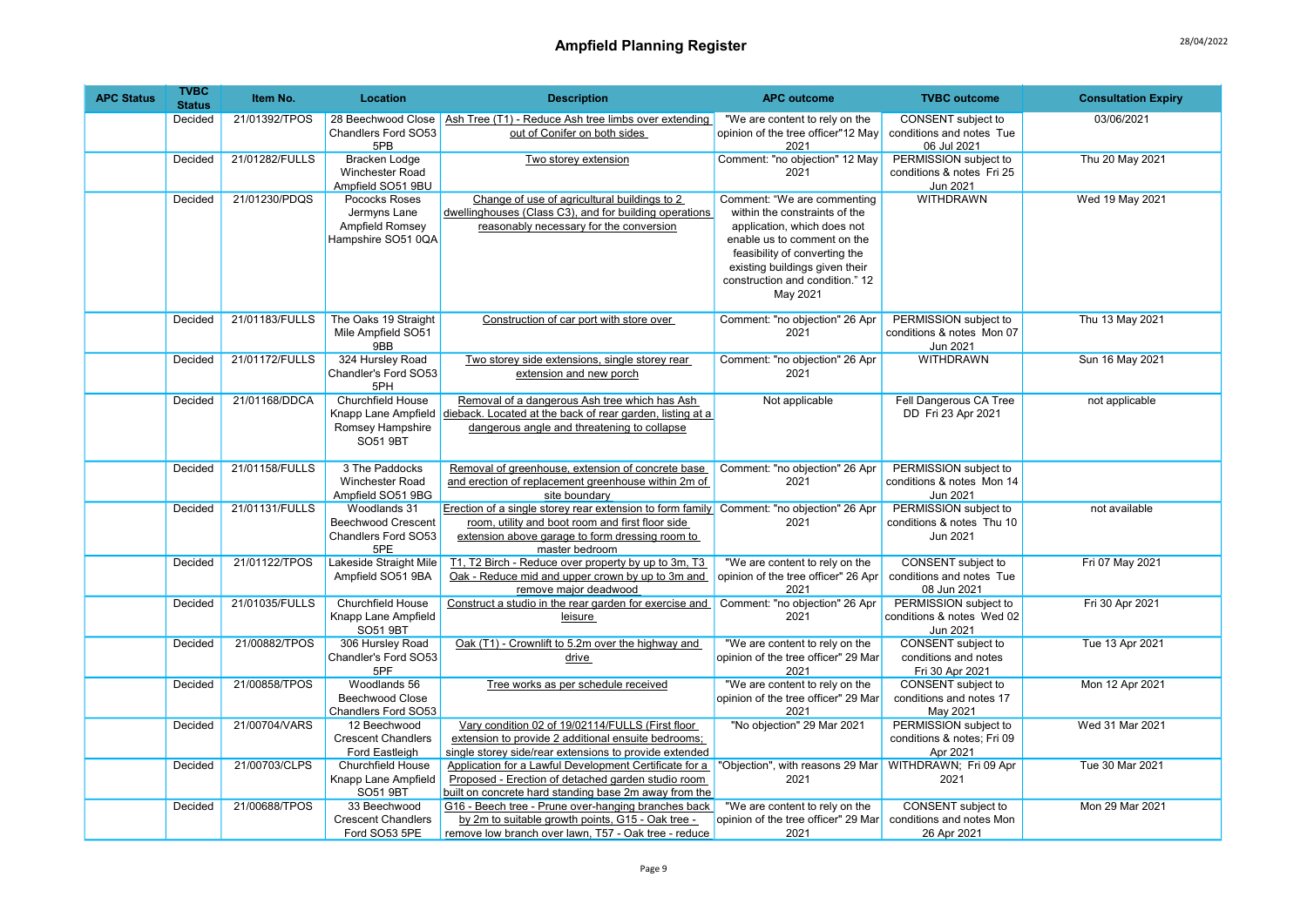## Ampfield Planning Register 28/04/2022

| <b>APC Status</b> | <b>TVBC</b><br><b>Status</b> | Item No.       | Location                                   | <b>Description</b>                                                                             | <b>APC outcome</b>                                                    | <b>TVBC</b> outcome                          | <b>Consultation Expiry</b> |
|-------------------|------------------------------|----------------|--------------------------------------------|------------------------------------------------------------------------------------------------|-----------------------------------------------------------------------|----------------------------------------------|----------------------------|
|                   | Decided                      | 21/00658/TPOS  | Woodsgift Woodlea<br>Way Ampfield SO51     | T1 - Holly (Located in woodland) - Prune back all<br>overhanging branches back to the boundary | "We are content to rely on the<br>opinion of the tree officer" 29 Mar | CONSENT subject to<br>notes; Fri 26 Mar 2021 | Wed 24 Mar 2021            |
|                   |                              |                | 9DA                                        |                                                                                                | 2021                                                                  |                                              |                            |
|                   | Decided                      | 21/00581/TPOS  | The Cottage Knapp                          | T1 - Pine - Reduce branches away from overhead                                                 | "We are content to rely on the                                        | NO OBJECTION: Tue 06                         | Mon 29 Mar 2021            |
|                   |                              |                | Lane Ampfield                              | cables to give up to 1.5 metres clearance                                                      | opinion of the tree officer." 01                                      | Apr 2021                                     |                            |
|                   |                              |                | Romsey Hampshire                           |                                                                                                | Mar 2021                                                              | Fell Dead TPO Woodland                       |                            |
|                   | Decided                      | 21/00367/DDTPO | Abbey Wood 27                              | Removal of 3 dead trees - T11 (Rowan) T12 (Birch),                                             | n/a                                                                   |                                              |                            |
|                   |                              |                | Straight Mile Ampfield<br>Romsey Hampshire | T30 (Rowan) (TPO.25.TVS.3)                                                                     |                                                                       | DD Mon 08 Feb 2021                           |                            |
|                   | Decided                      | 21/00365/TPOS  | Abbey Wood 27                              | T21 - Oak - Crown lift up to 4m above ground level,                                            | "We are content to rely on the                                        | CONSENT subject to                           | Fri 26 Feb 2021            |
|                   |                              |                | Straight Mile Ampfield                     | reduce canopy over the driveway by up to 1.5-2m. T17                                           | opinion of the tree officer." 01                                      | conditions and notes Thu                     |                            |
|                   |                              |                | SO51 9BB                                   | - Birch - Fell, G52 - Lawsons cypress - Fell                                                   | Mar 2021                                                              | 04 Mar 2021                                  |                            |
|                   | Decided                      | 21/00310/FULLS | 40 Beechwood                               | Erection of timber outbuilding to be used as home                                              |                                                                       | PERMISSION subject to                        | Mon 22 Feb 2021            |
|                   |                              |                | Crescent. Chandlers                        | office / summer house                                                                          | "Comment: This is a substantial                                       | conditions & notes; Tue 30                   |                            |
|                   |                              |                | Ford, Eastleigh,                           |                                                                                                | building of imposing height, and                                      | Mar 2021                                     |                            |
|                   | Decided                      | 21/00157/TPOS  | Knottsberry Wood                           | T1 - Willow - Fell. T2 - Oak Left - Crown lift by up to 4m                                     | "We are content to rely on the                                        | CONSENT subject to                           | Mon 08 Feb 2021            |
|                   |                              |                | <b>Straight Mile Ampfield</b>              | above ground level, T3 - Oak right - Crown lift by up to                                       | opinion of the tree officer." 01                                      | conditions and notes Tue                     |                            |
|                   |                              |                | Romsey Hampshire                           | 4m above ground level reduce branches by up to 2m                                              | Feb 2021                                                              | 16 Feb 2021                                  |                            |
|                   | Decided                      | 21/00150/TPOS  | Pinelands Ridge 43                         | T46 - Corsican Pine - Fell                                                                     | "We are content to rely on the                                        | CONSENT subject to                           | Mon 08 Feb 2021            |
|                   |                              |                | Hook Road Ampfield                         |                                                                                                | opinion of the tree officer." 01                                      | conditions and notes Mon                     |                            |
|                   |                              |                | SO51 9DB                                   |                                                                                                | Feb 2021                                                              | 01 Mar 2021                                  |                            |
|                   | Decided                      | 21/00093/TPOS  | 22 Baddesley Road                          | T1 - Beech - Fell                                                                              | "We are content to rely on the                                        | CONSENT subject to                           | Tue 02 Feb 2021            |
|                   |                              |                | <b>Chandlers Ford</b>                      |                                                                                                | opinion of the tree officer." 01                                      | conditions and notes Tue                     |                            |
|                   |                              |                | Eastleigh Hampshire                        |                                                                                                | Feb 2021                                                              | 16 Feb 2021                                  |                            |
|                   | Decided                      | 20/03276/TPOS  | Lakewood Straight                          | T1- Birch - Fell, T2 - Ash - Fell, T3 - Ash - Fell, T4 -                                       | "We are content to rely on the                                        | <b>CONSENT</b> subject to                    | Wed 06 Jan 2021            |
|                   |                              |                | Mile Ampfield Romsey                       | Birch - Fell, T5 - Birch - Fell                                                                | opinion of the tree officer" 04 Jan                                   | conditions and notes Wed                     |                            |
|                   |                              |                | Hampshire SO51 9BA                         |                                                                                                | 2020. Note: this comment was                                          | 10 Feb 2021                                  |                            |
|                   | Decided                      | 20/03272/TPOS  | 10 Hocombe Wood                            | T1 - Silver Birch - Crown raise to 5 metres, reduce                                            | "We are content to rely on the                                        | CONSENT subject to                           | Mon 25 Jan 2021            |
|                   |                              |                | Road Chandlers Ford                        | lower branch by 3 metres, reduce height by 2 metres.                                           | opinion of the tree officer" 04 Jan                                   | conditions and notes Wed                     |                            |
|                   |                              |                | SO53 5PP                                   | reduce remaining canopy by up to 2 metres and                                                  | 2020                                                                  | 27 Jan 2021                                  |                            |